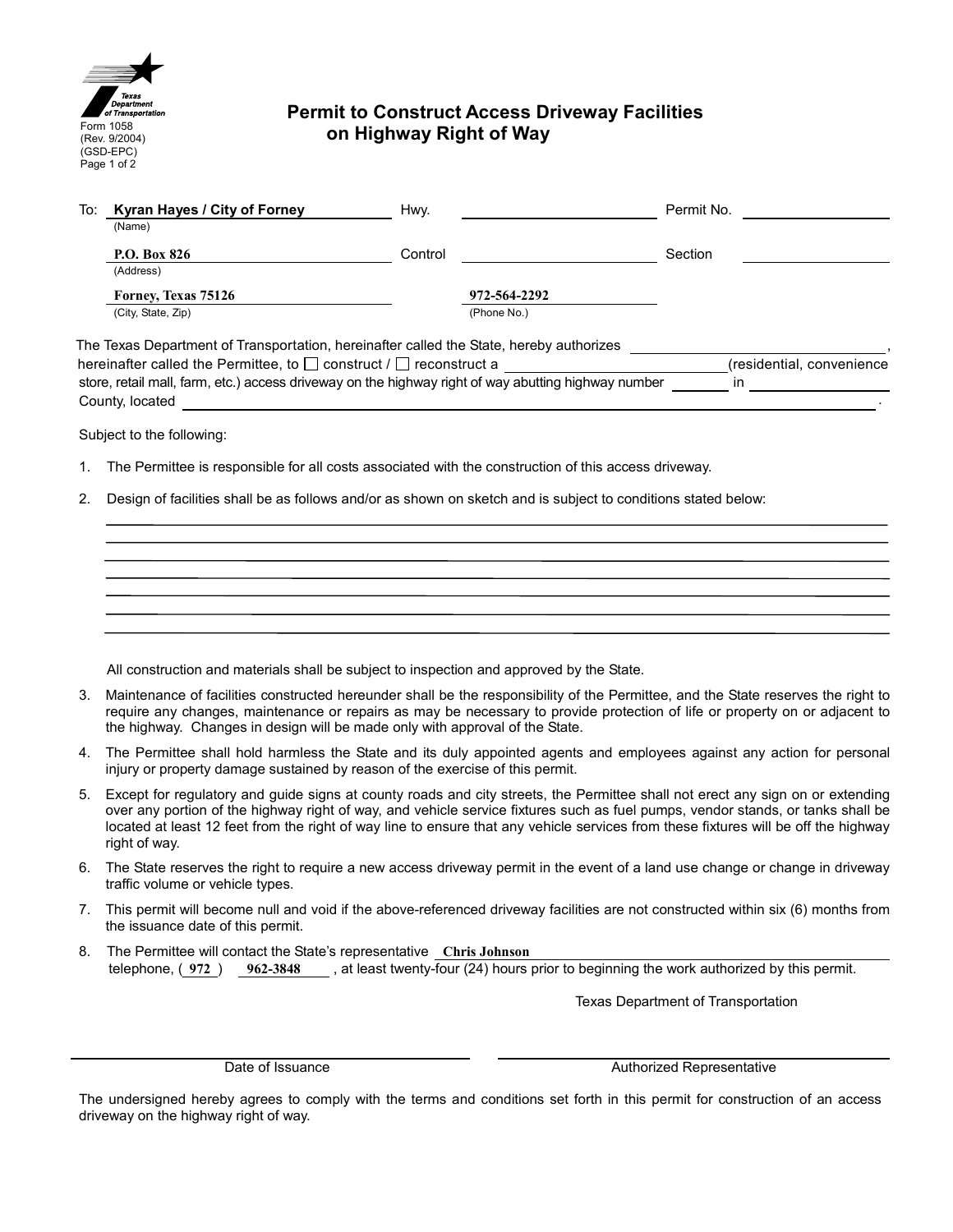Date: <u>Contact Contact Contact Contact Contact Contact Contact Contact Contact Contact Contact Contact Contact Contact Contact Contact Contact Contact Contact Contact Contact Contact Contact Contact Contact Contact Contact</u>

(Property owner or owner's representative)